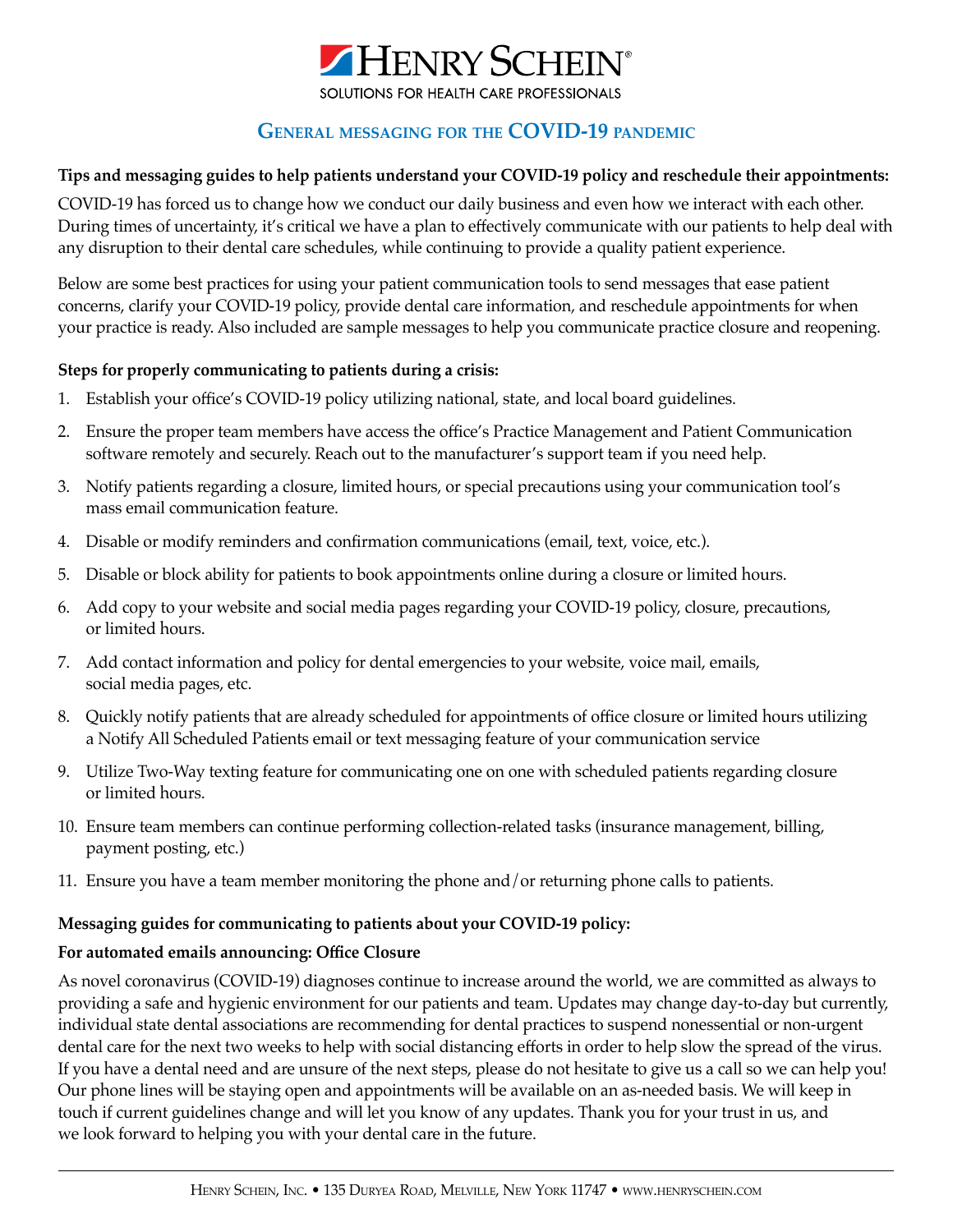

#### **Messaging guides for communicating to patients about your COVID-19 policy (continued):**

#### **For automated emails announcing: Office Open**

As novel coronavirus (COVID-19) diagnoses continue to increase around the world, we are committed as always to providing a safe and hygienic environment for our patients and team. Updates may change day-to-day but currently, our doors are still open and we are maintaining business as usual. We do kindly ask, for the health and safety of patients and our staff, that only the patients receiving dental treatment come into the office. We will continue to use precautions with every patient we interact with in order to keep you safe! If you have a dental need and are unsure of the next steps, please do not hesitate to give us a call so we can help you! Our phone lines will be staying open and appointments will be available on an as-needed basis. We will keep in touch if current guidelines change and will let you know of any updates. Thank you for your trust in us, and we look forward to helping you with your dental care in the future.

#### **For automated voice messages announcing: Office Closed**

# **Good morning/afternoon, this is Dr. \_\_\_\_'s office.**

We are calling to let you know that due to local outbreaks of COVID-19, the disease caused by the new coronavirus, our office will close until [insert date], at which point we will look at the local situation and evaluate reopening or extending our closure. Thank you for patience and understanding. We hope you and your family and friends stay healthy and safe during this outbreak

# **For automated voice messages announcing: Office Open**

# **Good morning/afternoon, [insert patient name]. This is Dr. \_\_\_\_'s office confirming your appointment for [insert date and time].**

To protect our patients and staff during the new coronavirus outbreak, we are taking additional precautions to keep you safe. This includes being more aggressive with daily cleaning in the waiting and clinical areas. If you are experiencing symptoms such as fever, coughing, shortness of breath or body aches, please reschedule your appointment for at least two weeks after your symptoms end. You will not be charged a cancellation fee for any appointments canceled due to illness until further notice. We are monitoring the situation at the national and local levels, and we will keep you updated with any changes.

#### **Tips for using Henry Schein One Patient Communication Software:**

If you are a user of Henry Schein One North America patient communication systems, such as Demandforce, Lighthouse360, Dentrix Patient Engage, Sesame, or Communication Manager, you can use these features now:

- Email Campaigns or Newsletters
- Two-way Text Messaging
- Appointment Cancellation and Rescheduling Messaging
- Family Messaging
- Facebook Integration